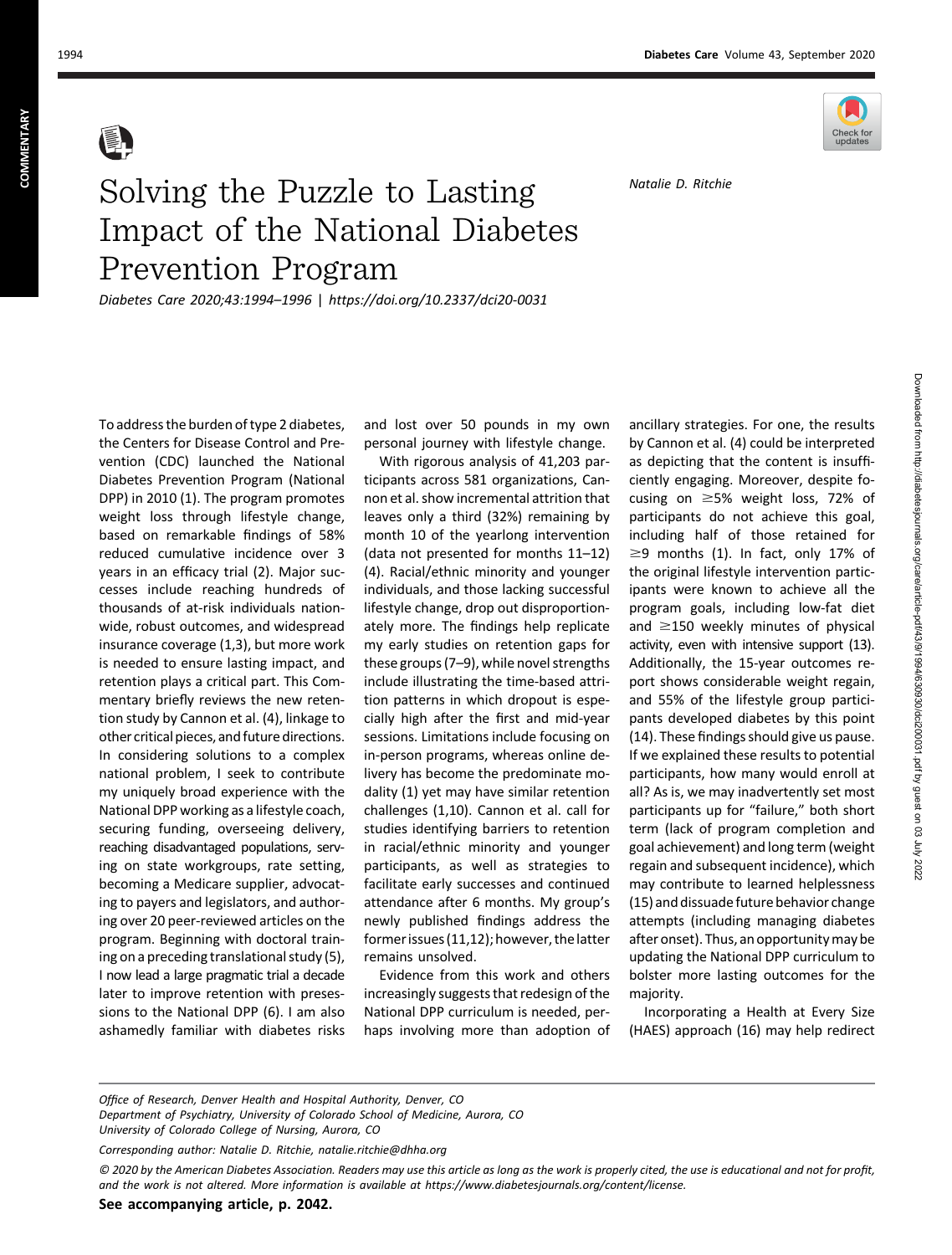the National DPP's focus from temporary weight loss to sustained lowering of glycemia through guidance on intuitive eating (i.e., eating in response to internal cues) and reframing physical activity as a tool for well-being. A HAES approach supplants specific dietary prescriptions, of importance given new consensus that various eating plans reduce risk, with or without weight loss, and that individualization is needed (17). HAES-aligned interventions show better retention than traditional weight loss programs (18), with implications for the National DPP. Quarterly monitoring of glycated hemoglobin with point-of-care instruments could provide biofeedback during the yearlong program, or participants could seek laboratory testing. Considerable evidence also suggests metformin lowers risk, including as an adjunct treatment to lifestyle intervention, yet its use to prevent diabetes is infrequent (19) and largely unaddressed in the CDCpublished curricula ([https://www.cdc](https://www.cdc.gov/diabetes/prevention/resources/curriculum.html) [.gov/diabetes/prevention/resources/](https://www.cdc.gov/diabetes/prevention/resources/curriculum.html) [curriculum.html](https://www.cdc.gov/diabetes/prevention/resources/curriculum.html)). Participants could be encouraged to discuss metformin with providers upon enrollment, which may further support continuity for those

unable to complete the program. Overall, promoting a range of preferred behaviors and treatment strategies that lower glycemia on an individual basis may better align with precision medicine initiatives (20) than a one-size-fits-all approach. As a patient-centered intervention, a HAESbased model may also be more appealing, personally relevant, and achievable, thus intrinsically motivating retention. Flexible engagement models (i.e., distance learning and combined virtual plus in-person delivery) should also be explored further to address commonly reported logistical barriers to engagement (11,12) and adapt to the COVID-19 era.

More broadly, improving retention and effectiveness, alongside concurrent gains in reach and sustainability, appear key to the lasting impact of the National DPP. As shown in Fig. 1, reach, retention, effectiveness, and sustainability are interconnected and, like a puzzle, must fit together simultaneously to impact diabetes prevalence. Regarding reach, millions of at-risk individuals likely need intervention, as 34% of U.S. adults have prediabetes (21). Retention is considered essential to effectiveness (thus the focus of the analysis by Cannon et al.) and may relate to maintaining risk reduction behaviors long term, which in turn is critical to lifelong prevention. As a health psychologist, I have learned to advise making changes today only if you foresee sticking with them through age 80, because realistic goals are those sustainable long term, while unsustained change has limited benefits and unachieved goals can inflict lasting damage. Finally, sustainability is critical, requiring huge volume and spread of suppliers delivering payer-covered services to ensure wide reach, which is the core premise of population health interventions. Securing these pieces at the same time is undoubtedly challenging and likely demands the continued collaboration of cross-sector stakeholders that enabled successes to date (22).

Using personal experience in science is extremely cautioned. At the same time, I am among the majority for whom the National DPP's current guidance appears ineffective, as reinforced by this analysis. Although I initially lost much weight (twice) through low-fat diet and physical activity, long-term success came with a HAES approach that is more compatible with a busy life and the reality that full-fat